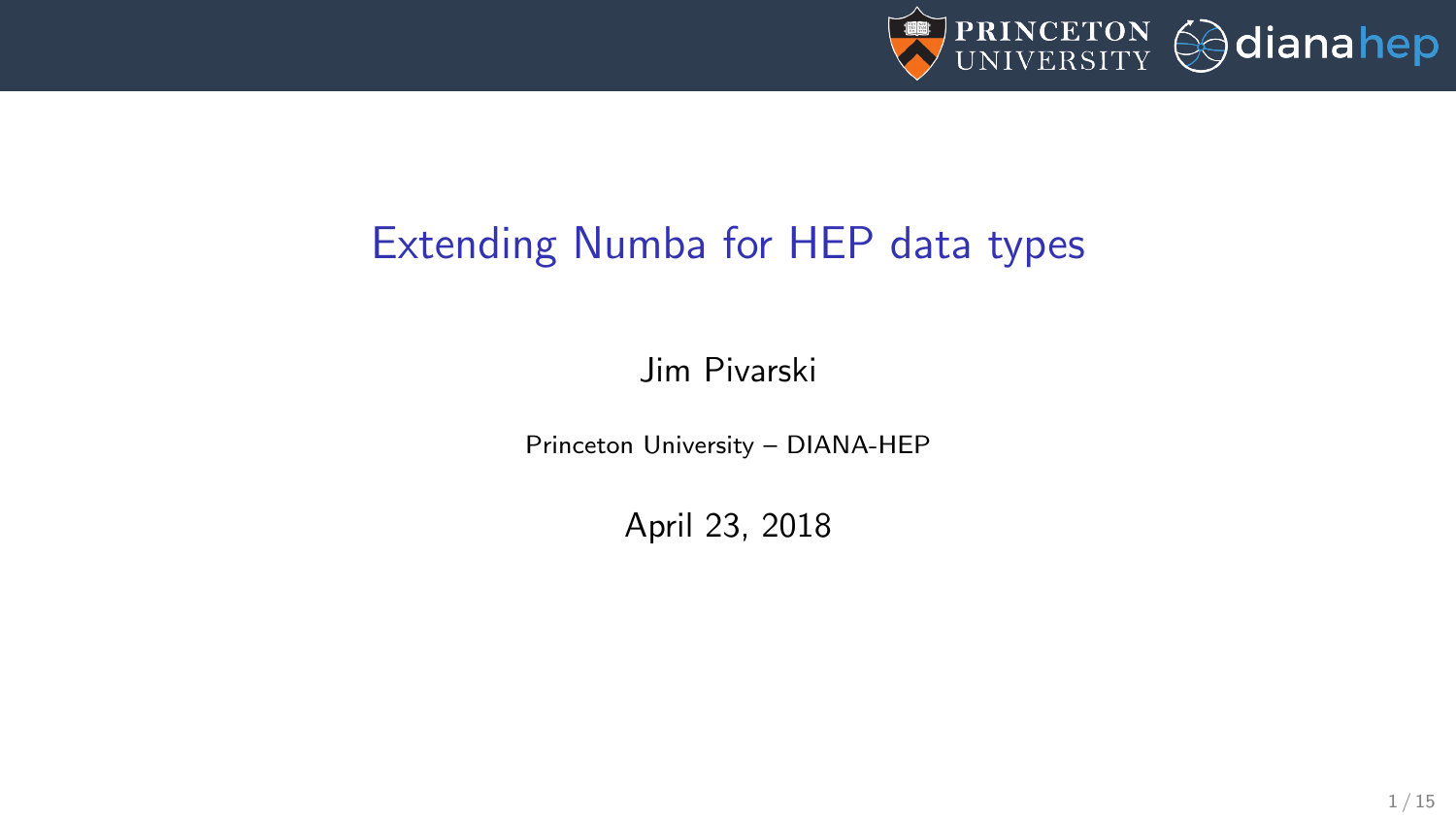

Numba provides a smooth transition between high-level tinkering in Python and high-throughput processing, and we've seen a real-world demonstration in XENONnT.

# Can we use it for the LHC?

- $\blacktriangleright$  Must access ROOT data.
- $\triangleright$  We need arbitrary length lists of particles per event, not rectangular arrays.
- $\triangleright$  Converting all of our events to lists of namedtuples to feed to Numba would be a serious performance hit (memory and throughput).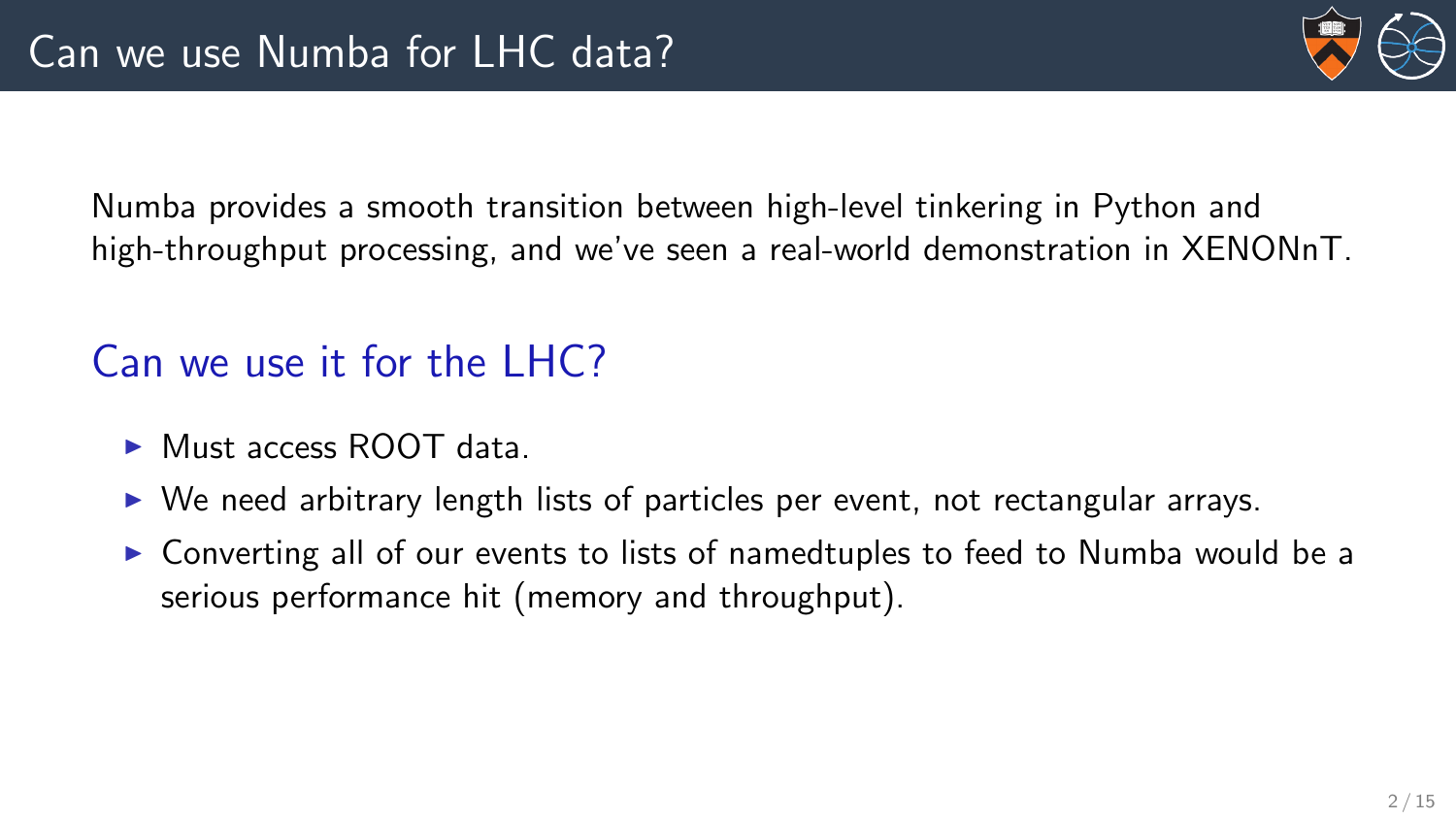

Numba provides a smooth transition between high-level tinkering in Python and high-throughput processing, and we've seen a real-world demonstration in XENONnT.

# Can we use it for the LHC?

- In Must access ROOT data. Solution: uproot, as well as ROOT PR#943, PR#1872.
- $\triangleright$  We need arbitrary length lists of particles per event, not rectangular arrays.
- $\triangleright$  Converting all of our events to lists of namedtuples to feed to Numba would be a serious performance hit (memory and throughput).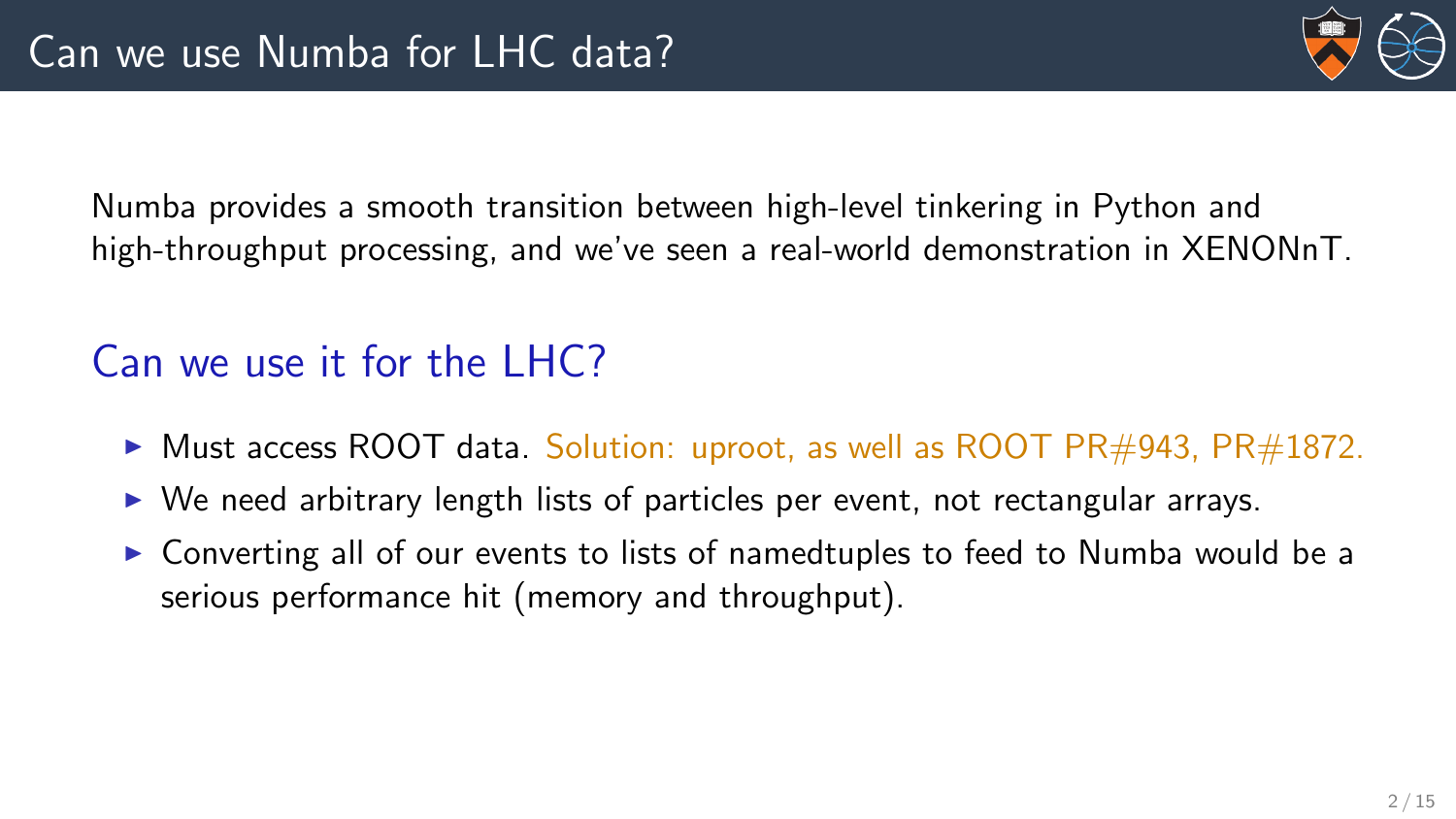

Numba provides a smooth transition between high-level tinkering in Python and high-throughput processing, and we've seen a real-world demonstration in XENONnT.

# Can we use it for the LHC?

- In Must access ROOT data. Solution: uproot, as well as ROOT PR#943, PR#1872.
- $\triangleright$  We need arbitrary length lists of particles per event, not rectangular arrays.
- $\triangleright$  Converting all of our events to lists of namedtuples to feed to Numba would be a serious performance hit (memory and throughput).

Solution: object-array mapping (OAMap).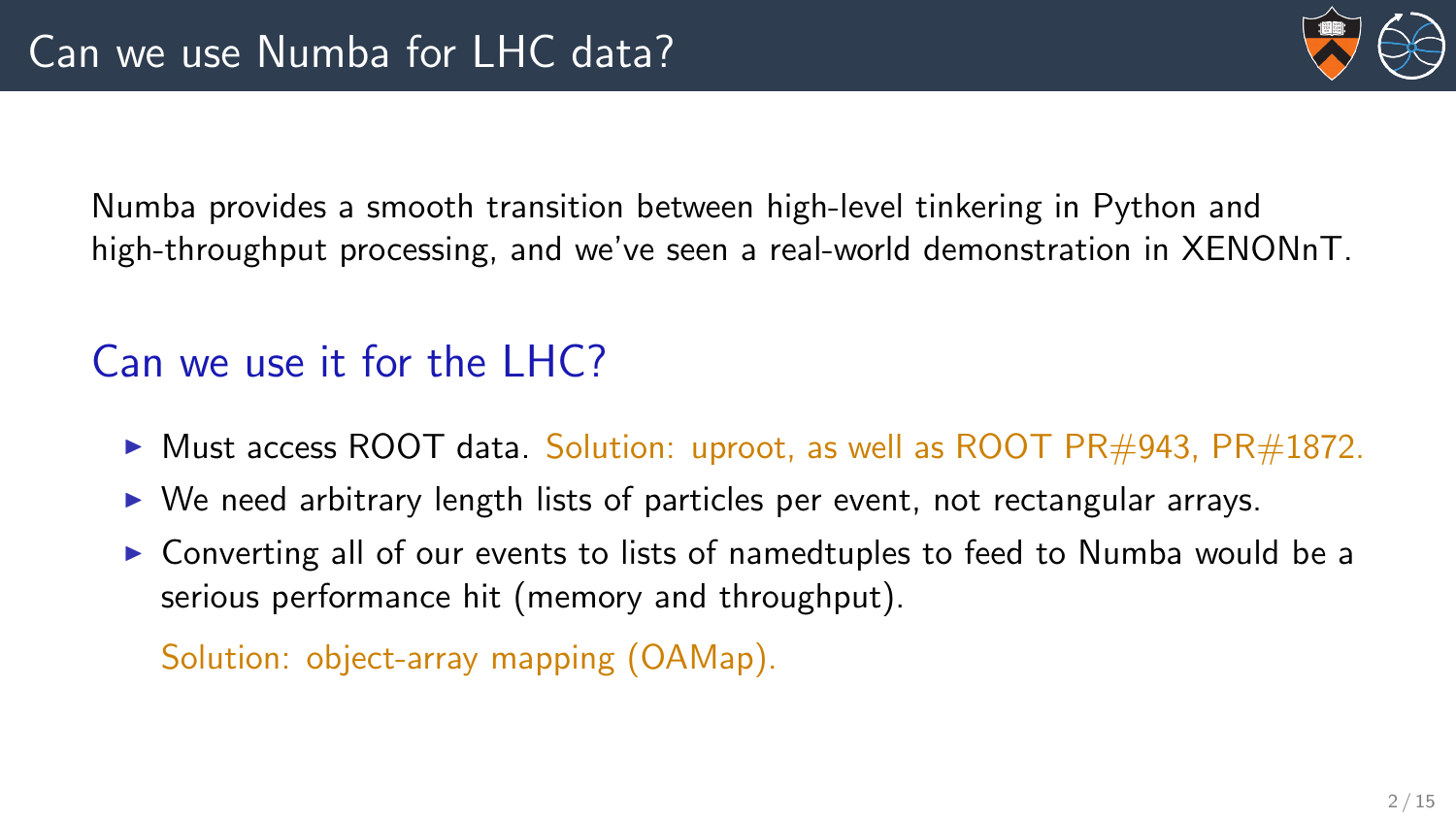

By analogy with object-relational mapping (ORM), which translates between classes in object-oriented programming (OOP) and relational tables in databases.

OAMap translates between OOP objects and low-level, read-only arrays:

- $\rightarrow$  Physicists write arbitrary code, assuming OOP-style objects.
- $\rightarrow$  Actual data are stored in arrays (e.g. TBaskets), never deserialized into objects.
- $\rightarrow$  Physicist's function is translated into operations on arrays.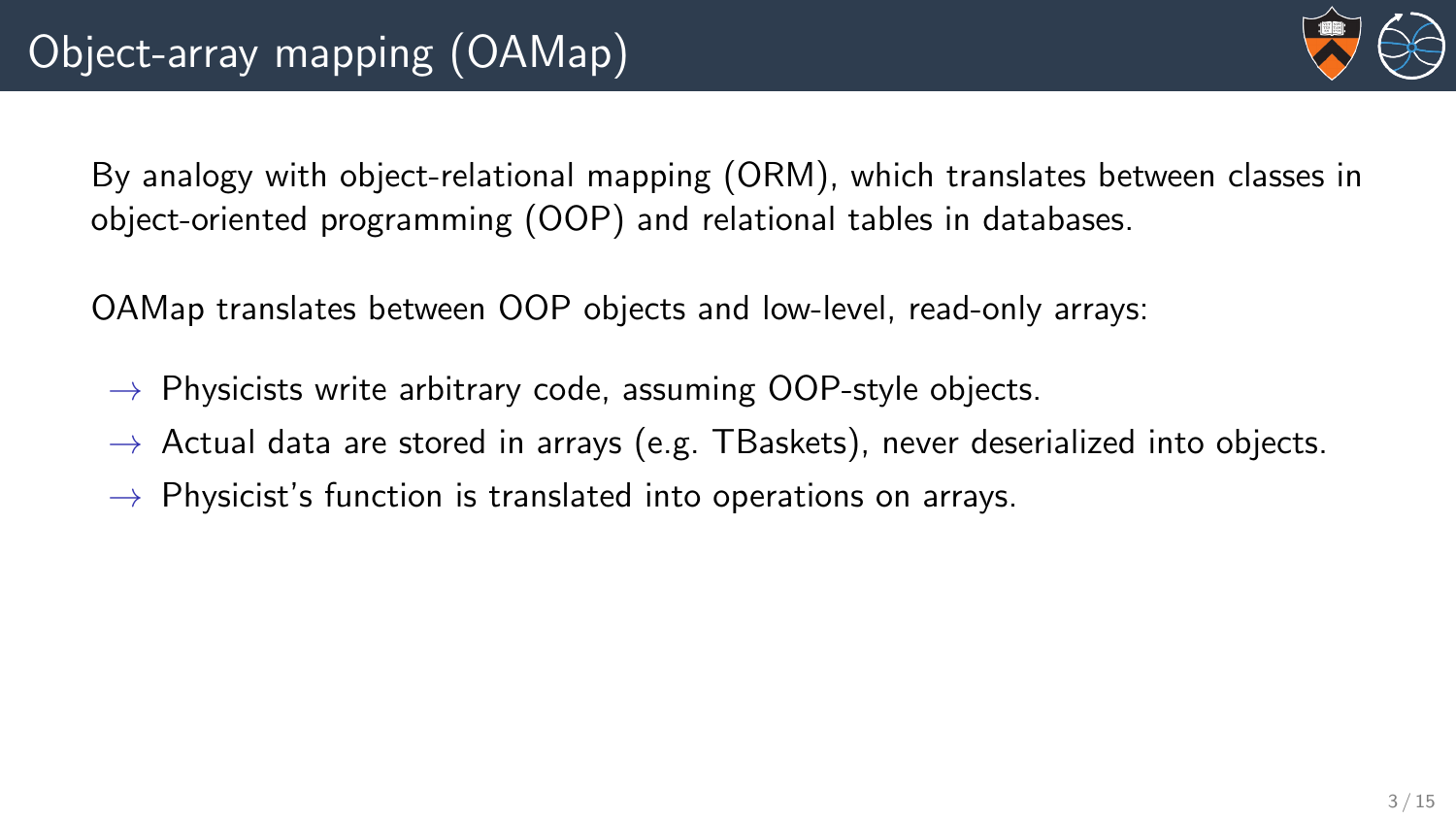

By analogy with object-relational mapping (ORM), which translates between classes in object-oriented programming (OOP) and relational tables in databases.

OAMap translates between OOP objects and low-level, read-only arrays:

- $\rightarrow$  Physicists write arbitrary code, assuming OOP-style objects.
- $\rightarrow$  Actual data are stored in arrays (e.g. TBaskets), never deserialized into objects.
- $\rightarrow$  Physicist's function is translated into operations on arrays.

This is a kind of compilation. Last year's talks about "Femtocode" are this idea in a functional language, but the data representation can be handled on its own.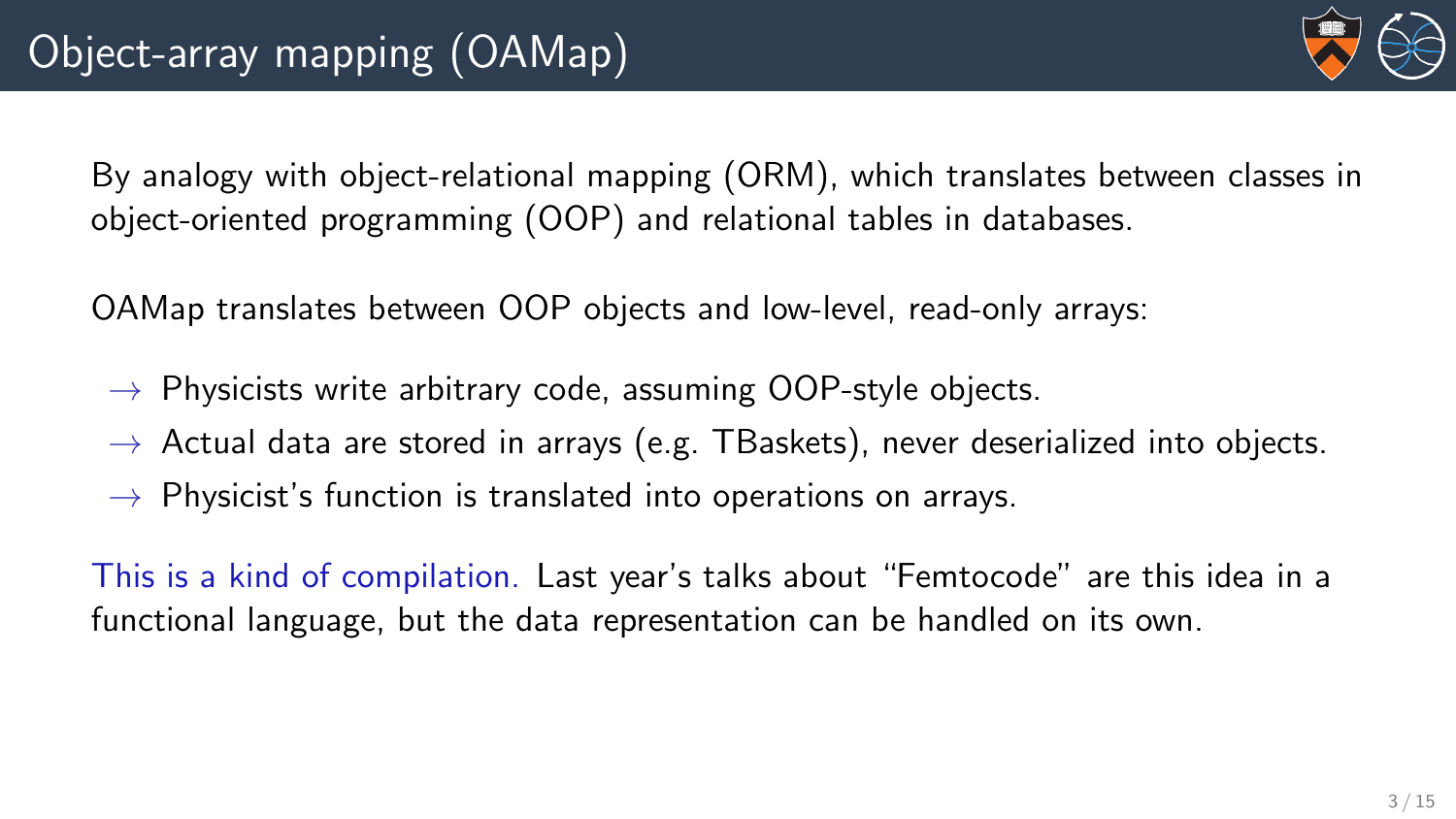By analogy with object-relational mapping (ORM), which translates between classes in object-oriented programming (OOP) and relational tables in databases.

OAMap translates between OOP objects and low-level, read-only arrays:

- $\rightarrow$  Physicists write arbitrary code, assuming OOP-style objects.
- $\rightarrow$  Actual data are stored in arrays (e.g. TBaskets), never deserialized into objects.
- $\rightarrow$  Physicist's function is translated into operations on arrays.

This is a kind of compilation. Last year's talks about "Femtocode" are this idea in a functional language, but the data representation can be handled on its own.

In particular, Python is a high-level language that physicists already use, and Numba provides optimized compilation through LLVM.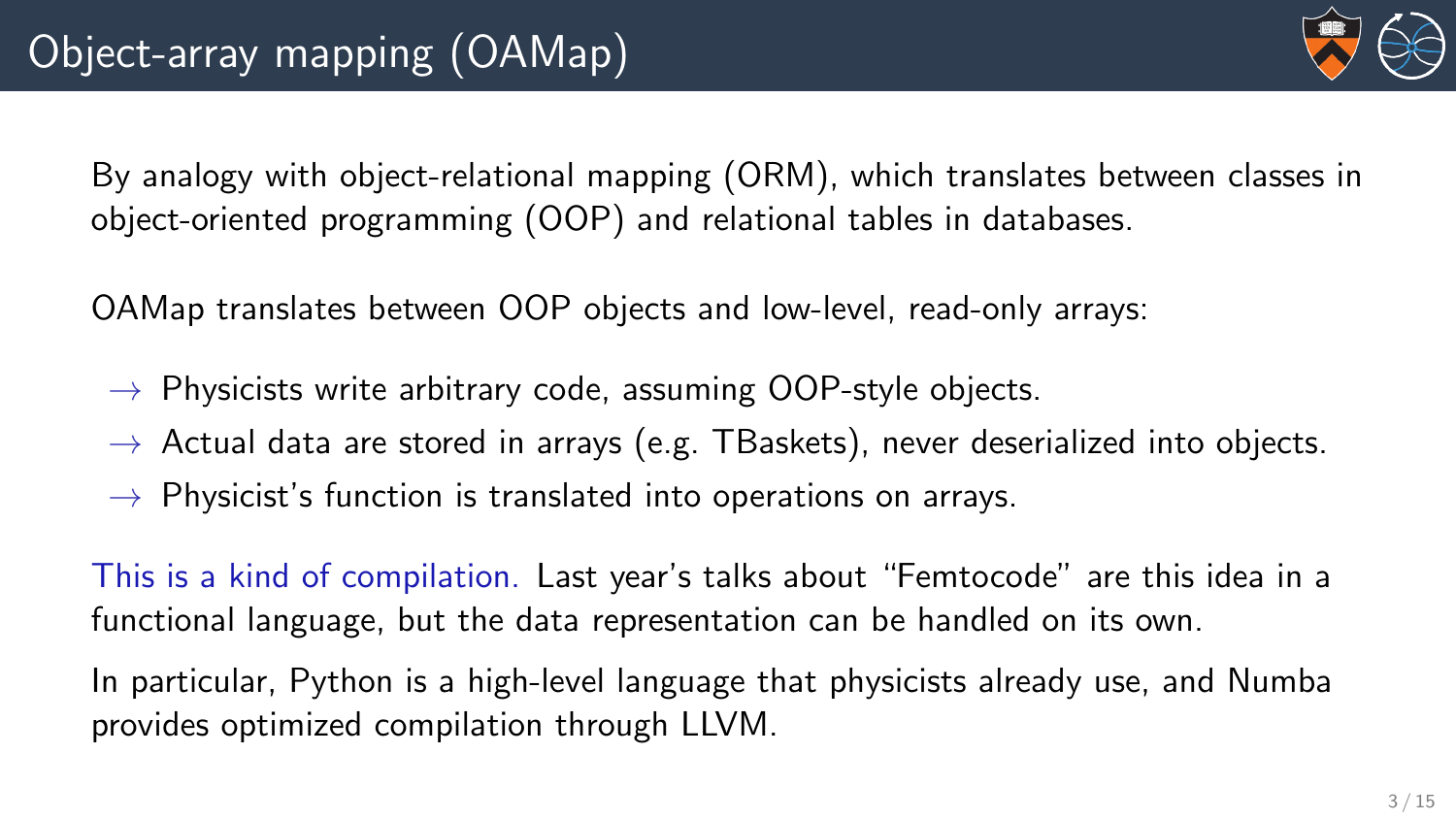## Performance tests preceded design



I wanted to make sure that committing to a library (Numba) did not give away performance from the start. I observed no loss in throughput compared to pure C.

Single-threaded rates of millions of events per second, limited only by trig functions!



Multi-threaded scaling limited only by physical memory bus bandwidth.

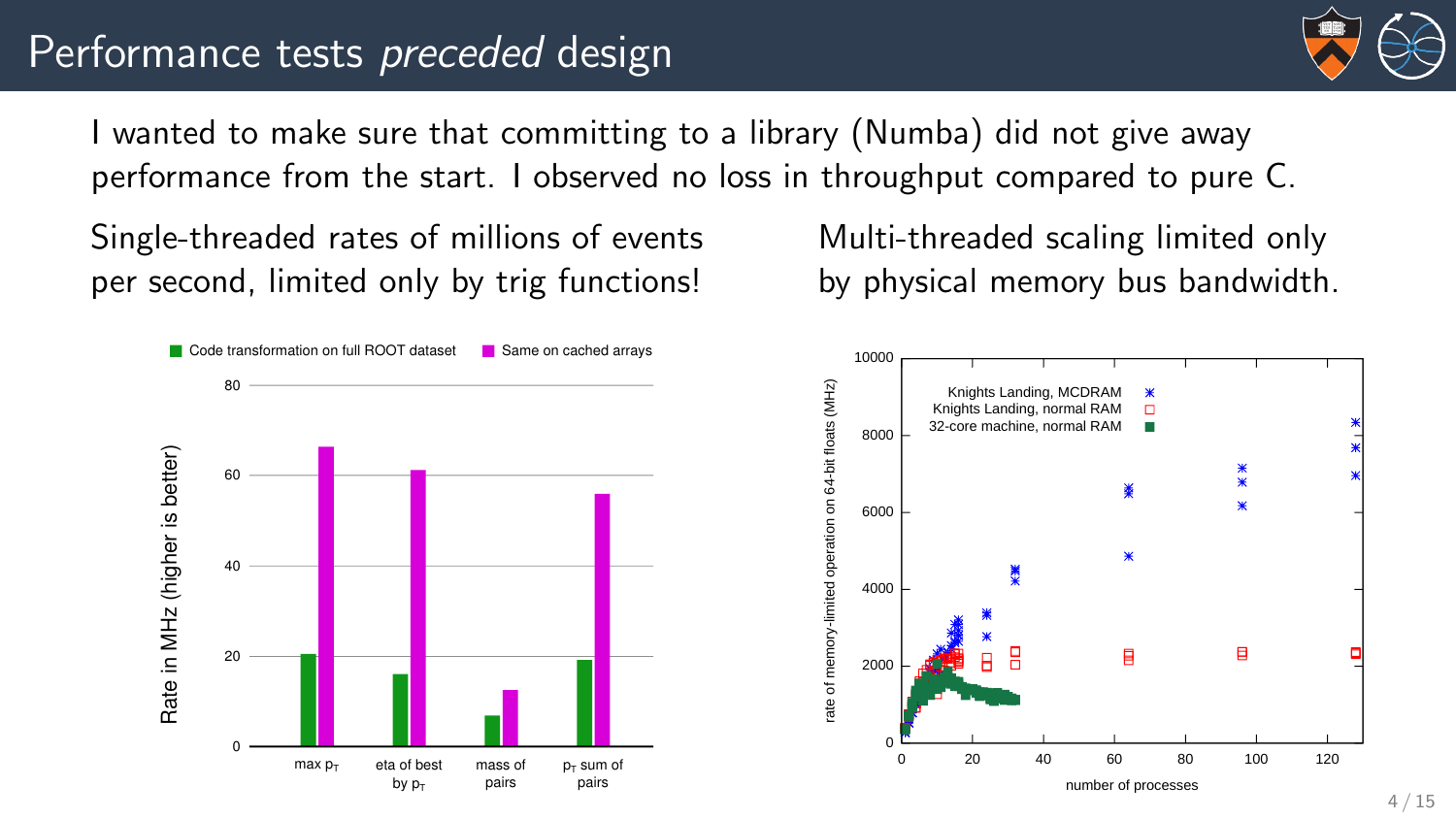

If we can deliver arrays to main memory and the CPU cache quickly enough,

. . . and physicists' analyses can be expressed as array operations on sequential data,

. . . then it can be compiled to run at this scale.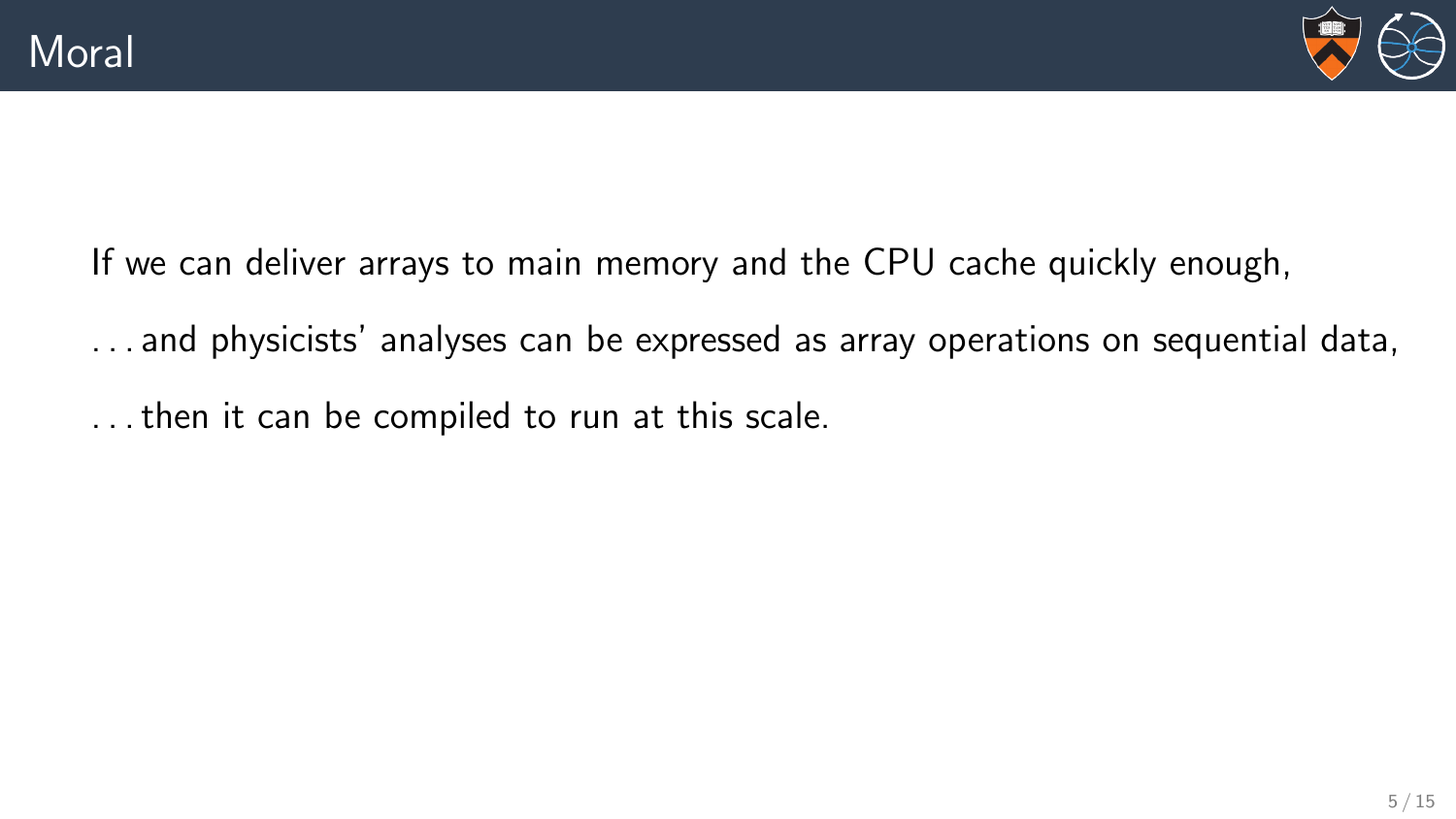

If we can deliver arrays to main memory and the CPU cache quickly enough,

. . . and physicists' analyses can be expressed as array operations on sequential data,

. . . then it can be compiled to run at this scale.

Instead of converting TBaskets into objects, let's convert OOP code into array code!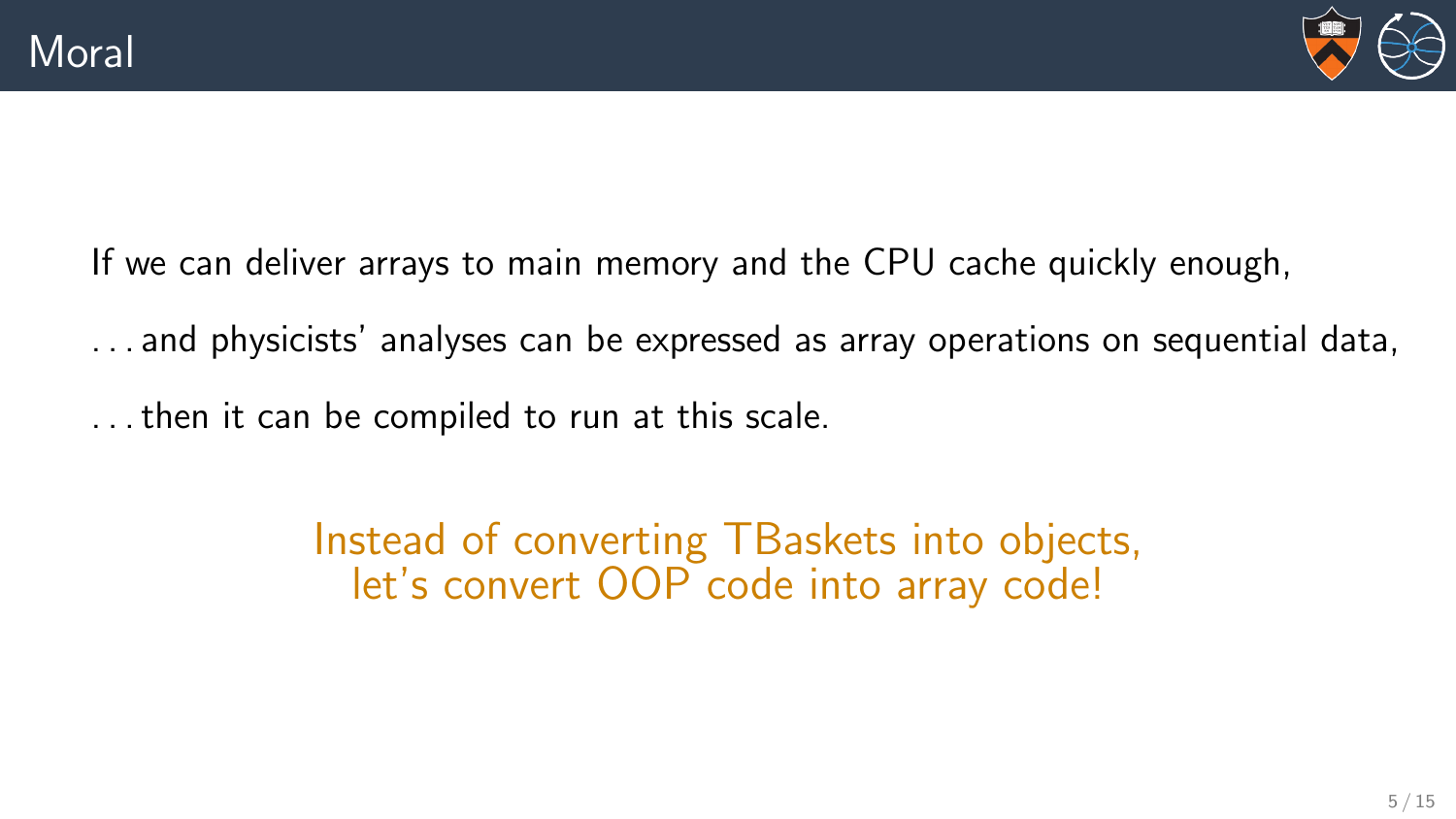

- 1. Primitives:
- 2. Lists:
- 3. Unions:
- 4. Records:
- 5. Tuples:
- 6. Pointers: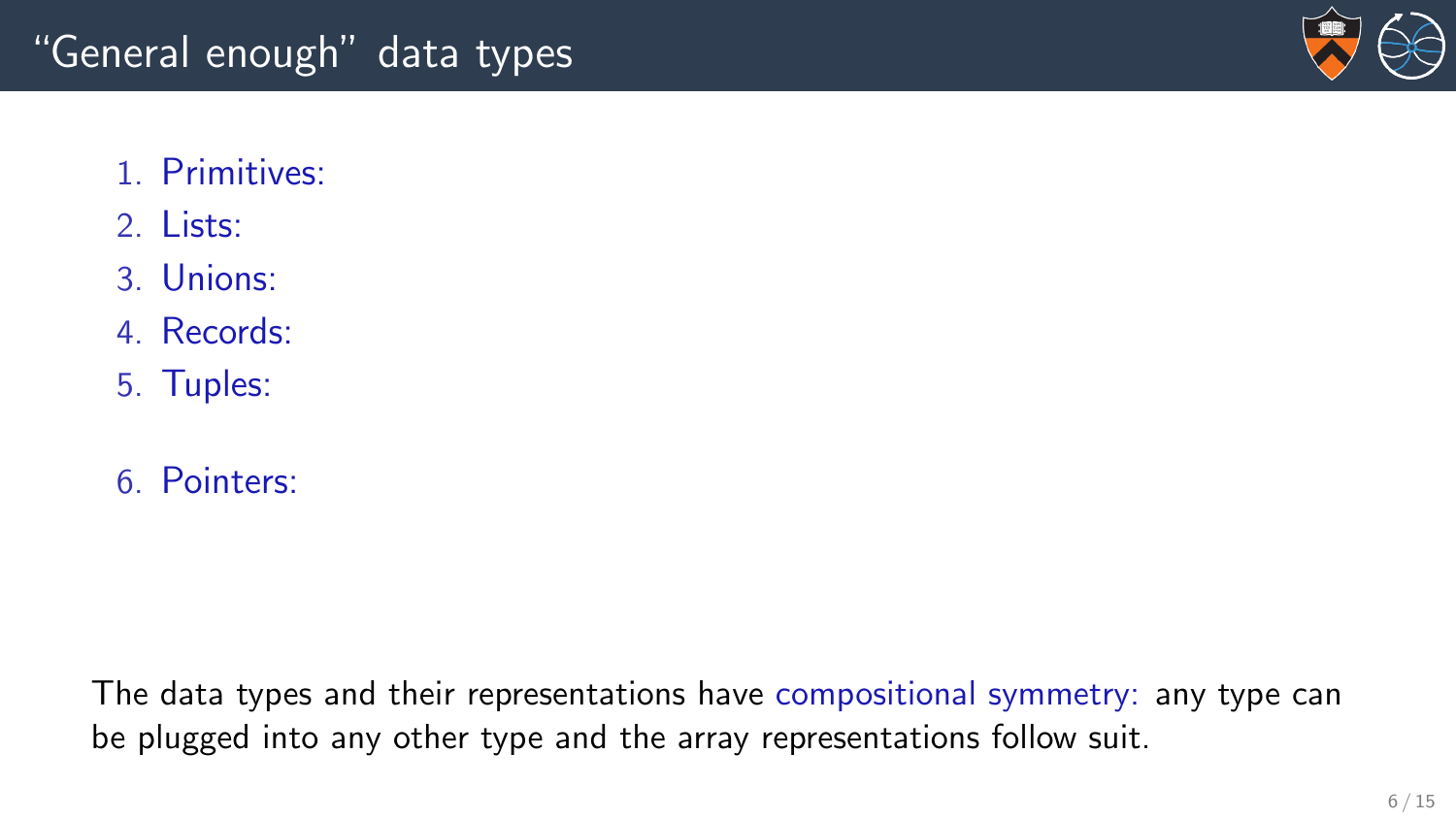## "General enough" data types



- 1. Primitives: any fixed-width data, such as numbers.
- 2. Lists:
- 3. Unions:
- 4. Records:
- 5. Tuples:
- 6. Pointers: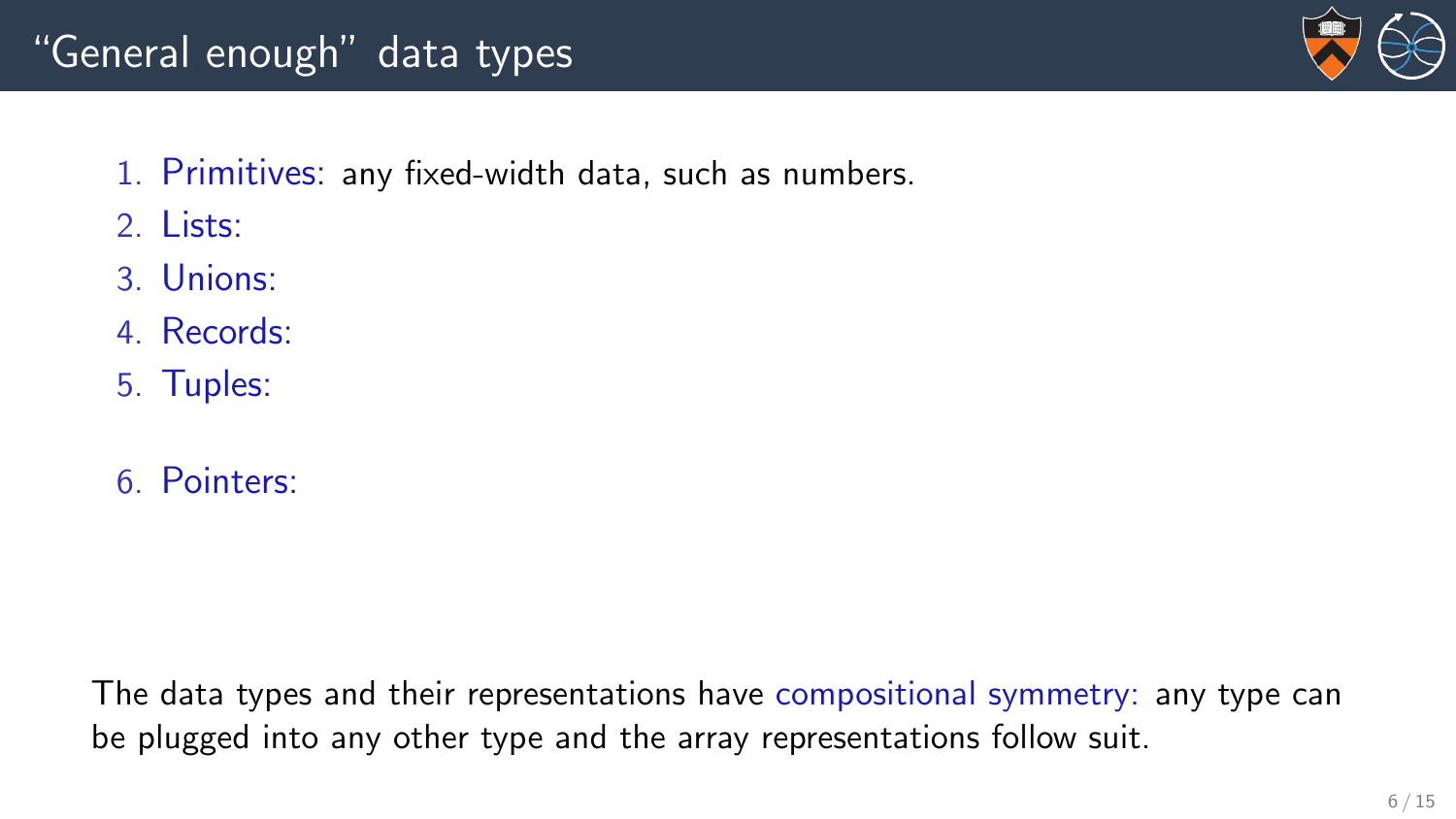## "General enough" data types



- 1. Primitives: any fixed-width data, such as numbers.
- 2. Lists: arbitrary-length collections of data with a given type (homogeneous).
- 3. Unions:
- 4. Records:
- 5. Tuples:
- 6. Pointers: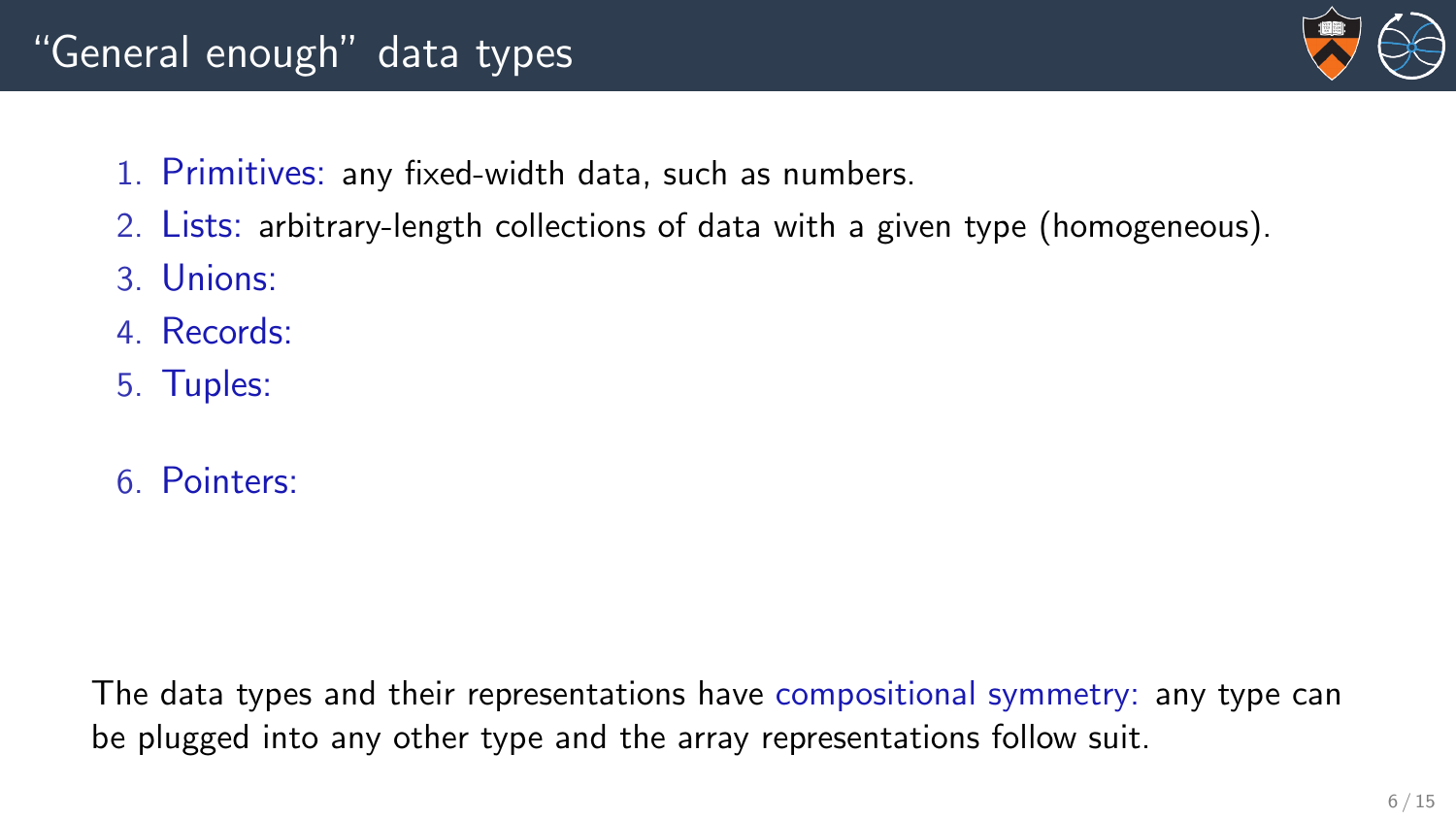## "General enough" data types



- 1. Primitives: any fixed-width data, such as numbers.
- 2. Lists: arbitrary-length collections of data with a given type (homogeneous).
- 3. Unions: set of possible types for heterogeneity (e.g. list of "electrons or muons").
- 4. Records:
- 5. Tuples:
- 6. Pointers: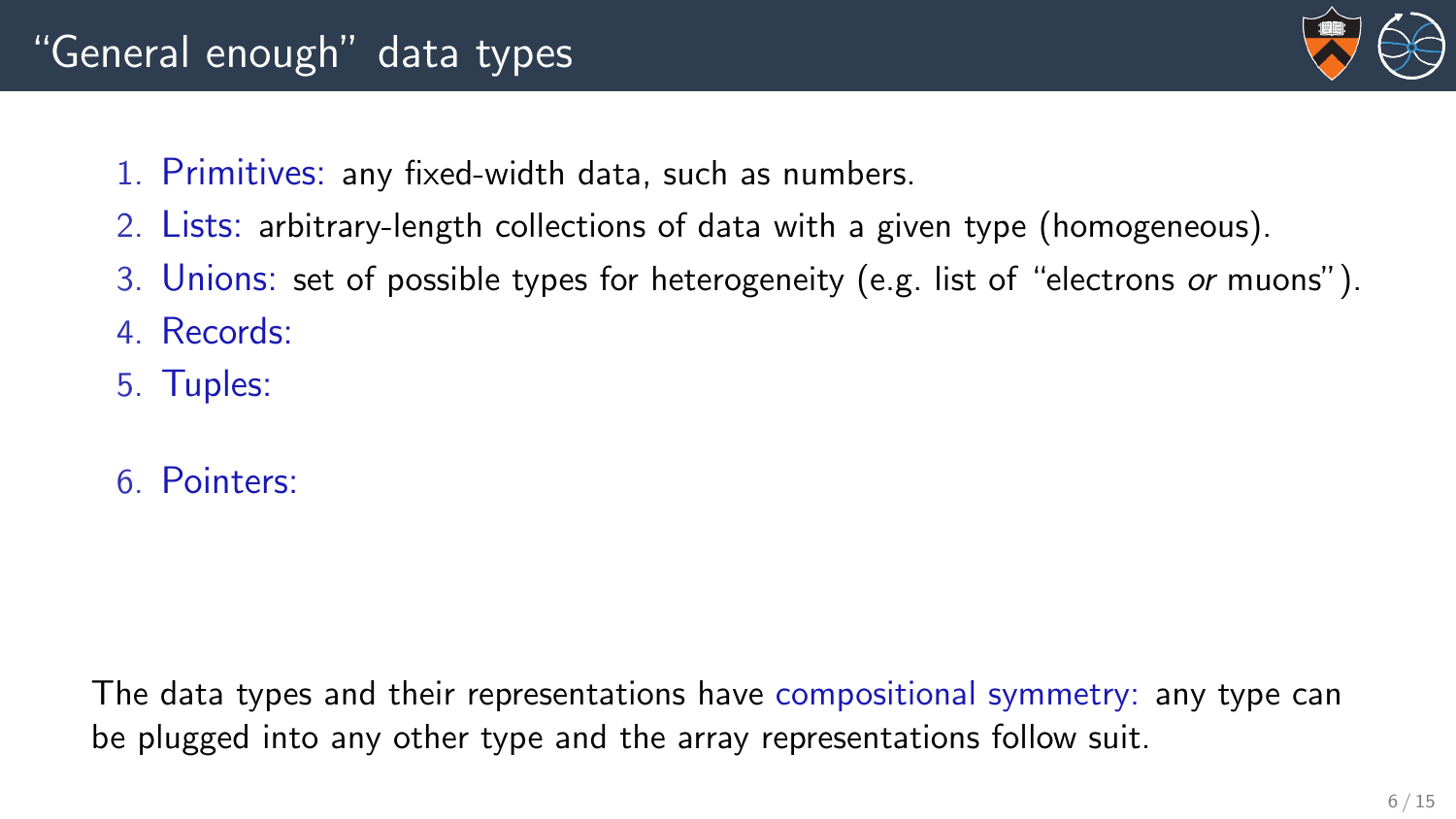

- 1. Primitives: any fixed-width data, such as numbers.
- 2. Lists: arbitrary-length collections of data with a given type (homogeneous).
- 3. Unions: set of possible types for heterogeneity (e.g. list of "electrons or muons").
- 4. Records: objects containing a set of typed fields (a.k.a. classes or structs).
- 5. Tuples:
- 6. Pointers: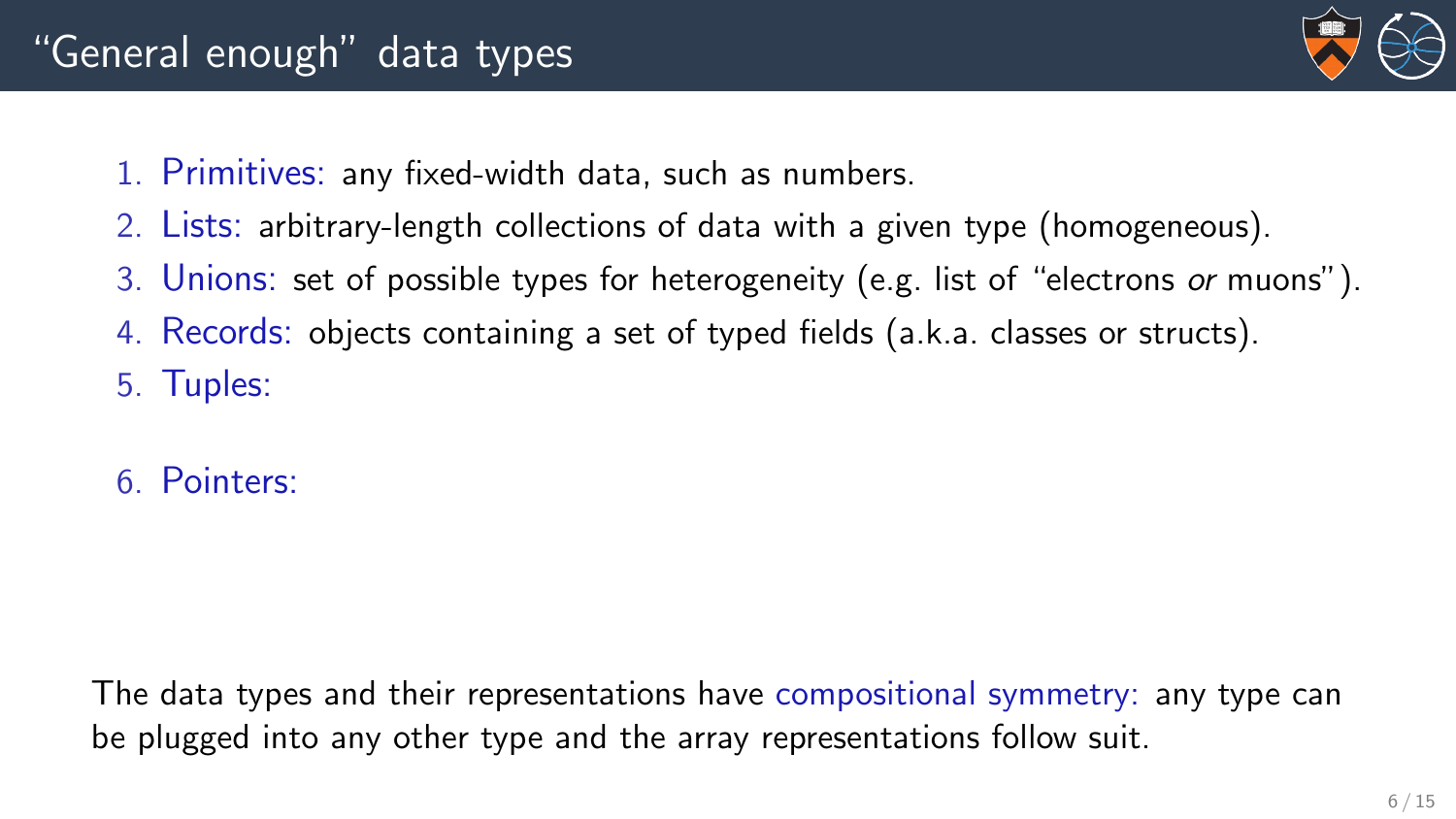

- 1. Primitives: any fixed-width data, such as numbers.
- 2. Lists: arbitrary-length collections of data with a given type (homogeneous).
- 3. Unions: set of possible types for heterogeneity (e.g. list of "electrons or muons").
- 4. Records: objects containing a set of typed fields (a.k.a. classes or structs).
- 5. Tuples: fixed-length collections of typed fields (like records with index positions instead of field names).
- 6. Pointers: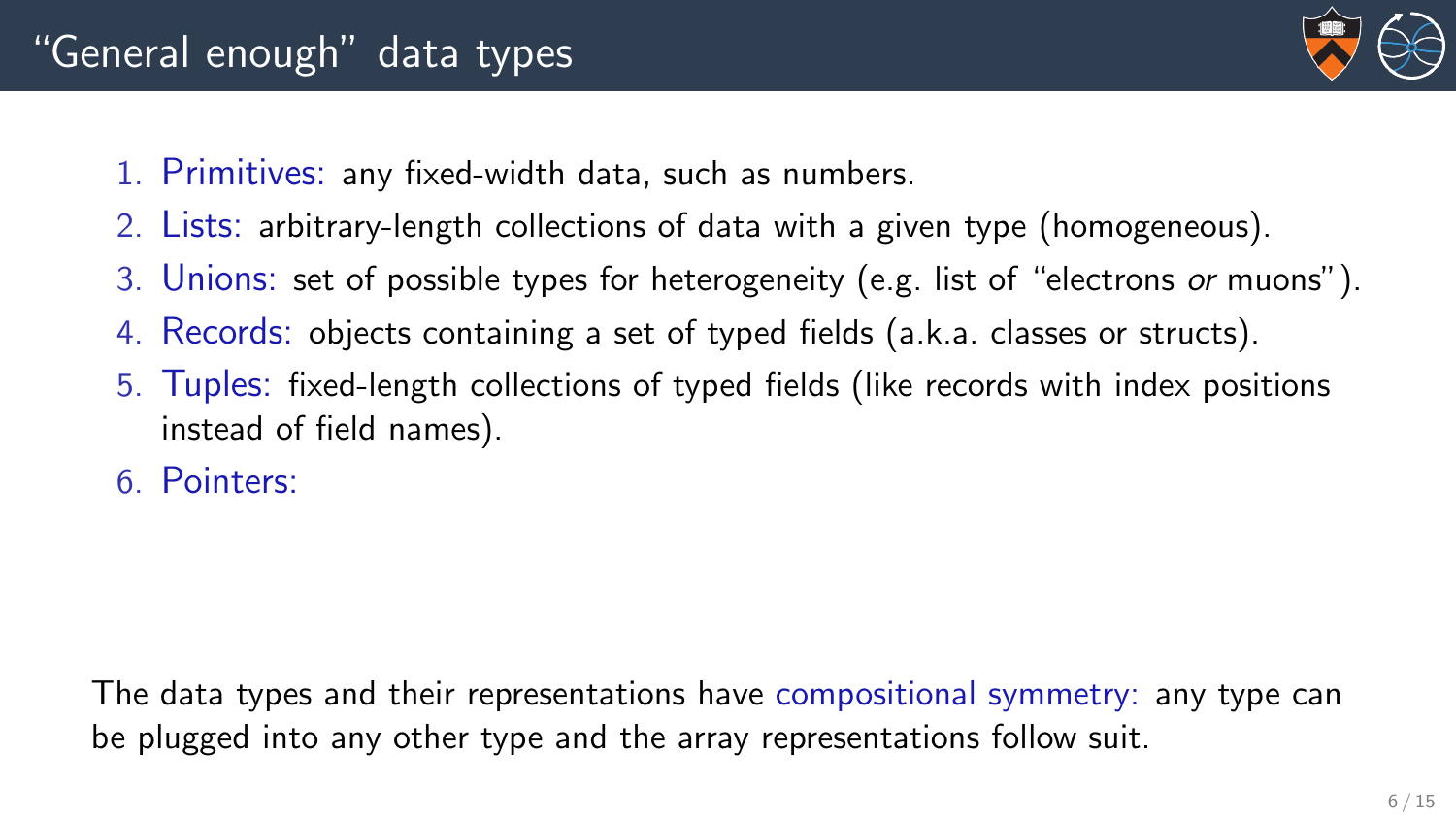

- 1. Primitives: any fixed-width data, such as numbers.
- 2. Lists: arbitrary-length collections of data with a given type (homogeneous).
- 3. Unions: set of possible types for heterogeneity (e.g. list of "electrons or muons").
- 4. Records: objects containing a set of typed fields (a.k.a. classes or structs).
- 5. Tuples: fixed-length collections of typed fields (like records with index positions instead of field names).
- 6. Pointers: objects identified by position in another field. Intended for linking relationships among particles, but also useful for expressing skimmed data as event lists, making non-tree data structures, emulating Arrow/Parquet's "dictionary encoding" of categorical strings. . .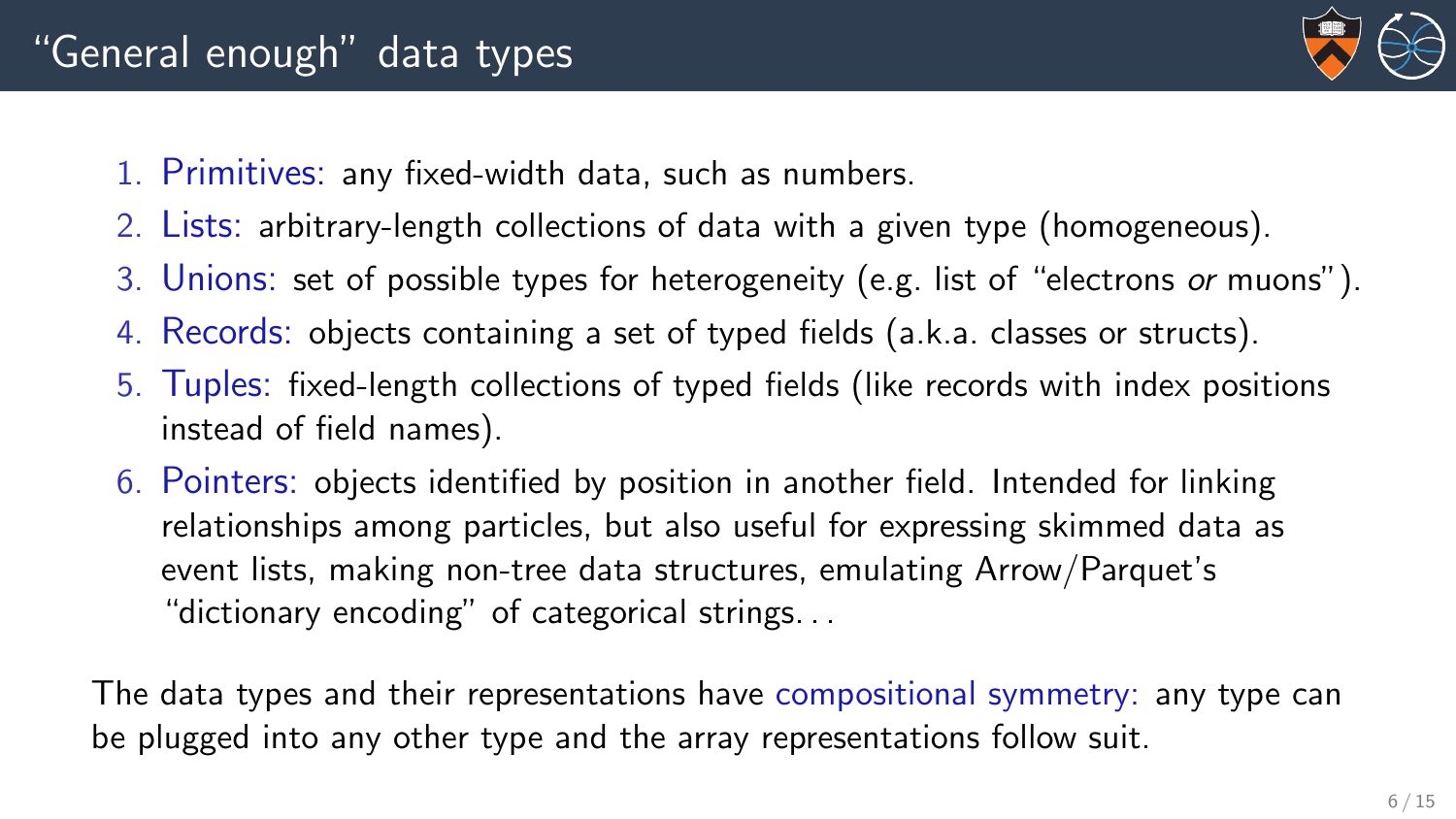

## Example: List(List(Record( $\{ "x": "char", "y": "int" } ) )$ )

| logical data $[(a,1), (b,2), (c,3), (d,4)], [1, [(e,5), (f,6)]], [1, [1(q,7)]]$ |    |          |       |       |    |       |    |  |
|---------------------------------------------------------------------------------|----|----------|-------|-------|----|-------|----|--|
| outer list stops [                                                              |    |          |       |       |    | 3, 3, | 41 |  |
| inner list stops [                                                              |    |          | 4, 4, |       | 6. |       |    |  |
| "x" attribute                                                                   | a. | b, c, d, |       | e. f. |    |       |    |  |
| "y" attribute $\begin{bmatrix} 1, & 2, & 3, & 4, \end{bmatrix}$                 |    |          |       |       | 6. |       |    |  |

## Transformation rules:

- $\triangleright$  Primitive data at leaves of schema are stored contiguously, with no structure.
- $\triangleright$  List structure encoded in a separate "stops" array, computed from the cumulative number of entries at its level of depth, written at each closing bracket.
- $\triangleright$  Other schema types have similar rules.

Proxy objects only need to know where they are in the schema (compile-time) and where they are in their arrays (integer index at run-time).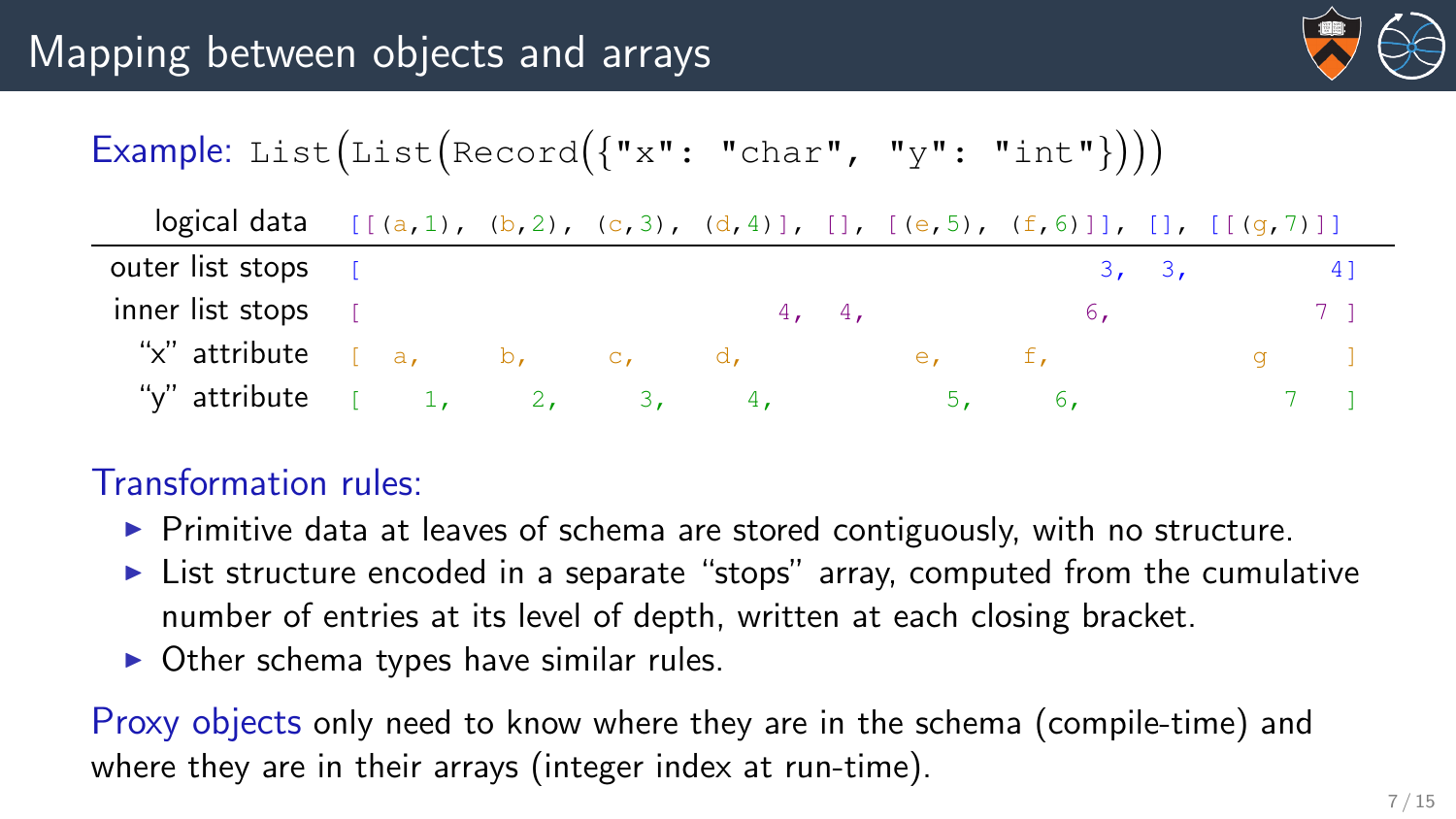OAMap transformation rules deliberately resemble those of ROOT and Arrow, so that both can be used as inputs to calculations. With minor modifications, both represent nested data as described on the previous page.

## But unlike ROOT,

OAMap performs calculations on columns in memory. ROOT stores data in columns (TBranches of TBaskets).

## But unlike Arrow,

OAMap performs arbitrary functions (even procedural code) on object-like data, rather than a data-frame model.

Unlike both, OAMap focuses only on *calculation*. Any software that provides arrays in the right format may be used as sources.

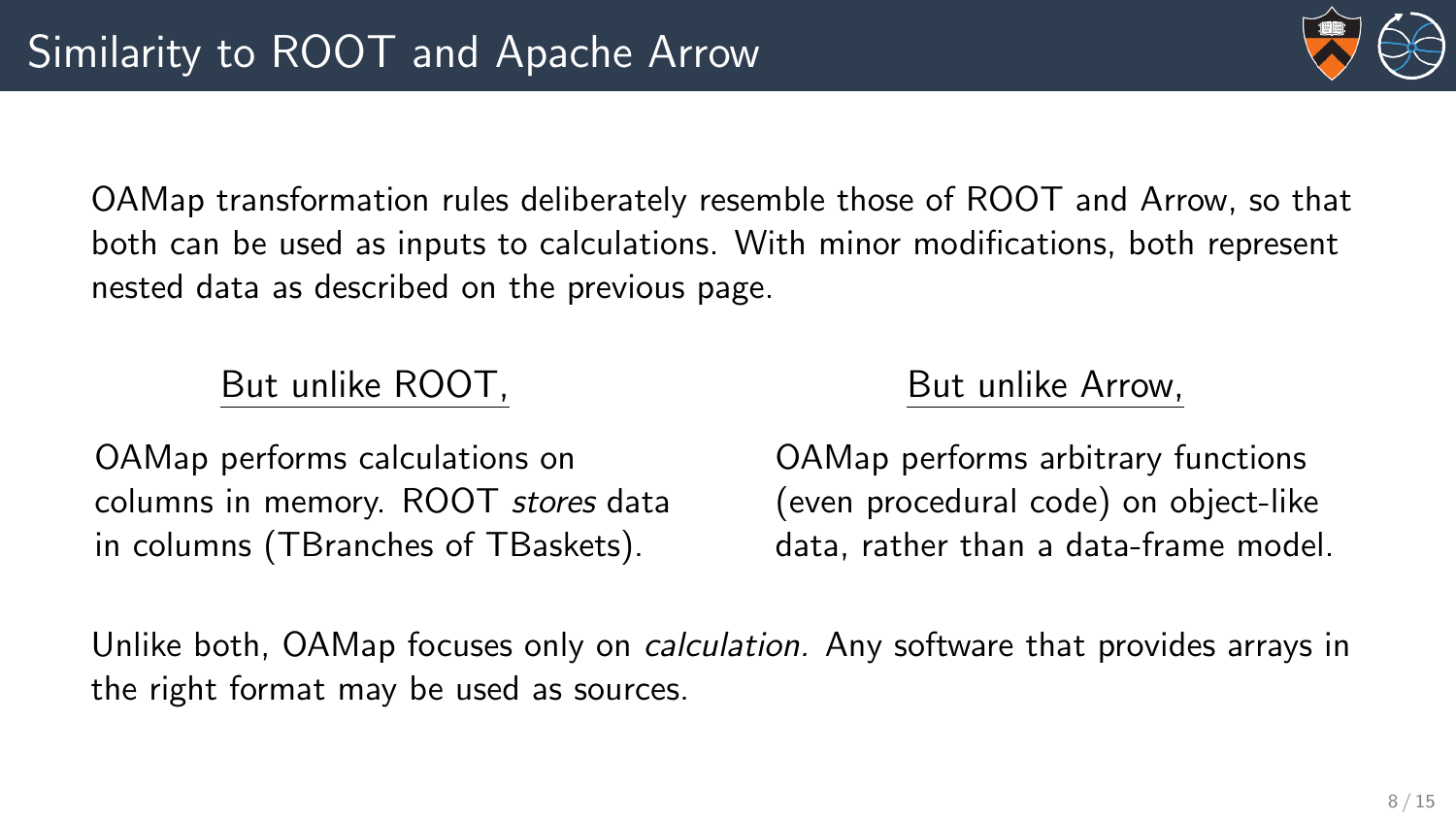## Example of ROOT data as an OAMap schema



```
>>> import uproot
```
>>> **import oamap.source.root** # old ROOT interface

```
>>> url = "http://scikit-hep.org/uproot/examples/HZZ.root"
>>> events = uproot.open(url)["events"].oamap()
>>> events.schema.content["muons"].show()
List(
  starts = 'NMuon', # schema maps object attributes to array names
  stops = 'NMuon', \# in this case, ROOT TBranch names
  content = Record(fields = {# at all levels of nesting'px': Primitive(dtype('float32'), data='Muon_Px'),
      'py': Primitive(dtype('float32'), data='Muon_Py'),
      'pz': Primitive(dtype('float32'), data='Muon_Pz'),
      'energy': Primitive(dtype('float32'), data='Muon_E'),
      'charge': Primitive(dtype('int32'), data='Muon_Charge'),
      'isolation': Primitive(dtype('float32'), data='Muon_Iso')
    }))
```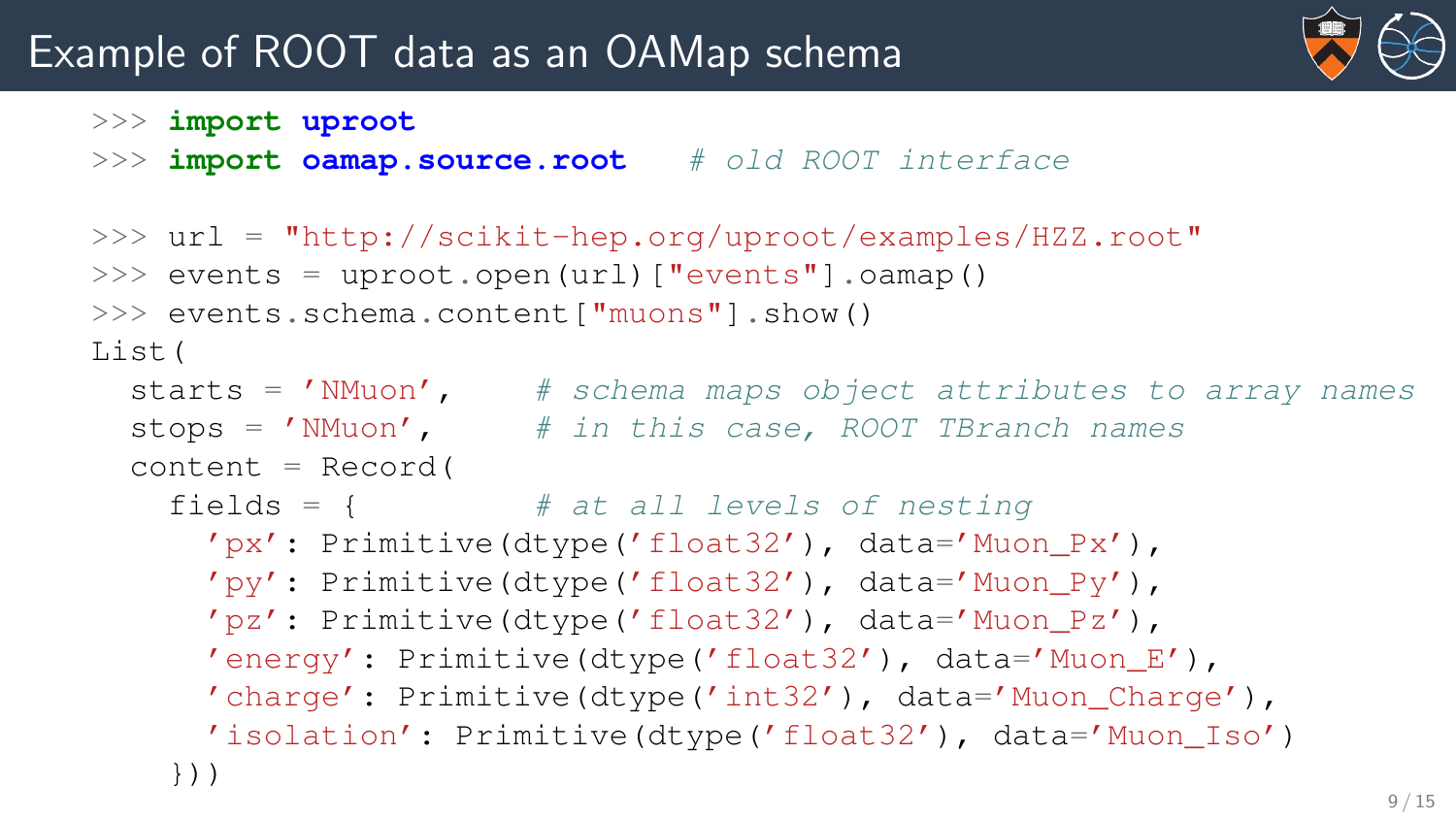

#### The dataset "looks and feels" like a nested Python list.

```
>>> events
[<Event at index 0>, <Event at index 1>, <Event at index 2>, ...,
 <Event at index 2418>, <Event at index 2419>, <Event at index 2420>]
```

```
>>> events[0].muons
[<Muon at index 0>, <Muon at index 1>]
```

```
>>> [x.px for x in events[0].muons]
[-52.899456, 37.73778]
```
But it is generated on demand from arrays. Here's what's loaded now:

```
"NMuon": array([2, 1, 2, ..., 1, 1, 1], dtype=int32)
"Muon Px": array([-52.899456, 37.73778, -0.81645936, ...]-29.756786, 1.1418698, 23.913206 ], dtype=float32)
```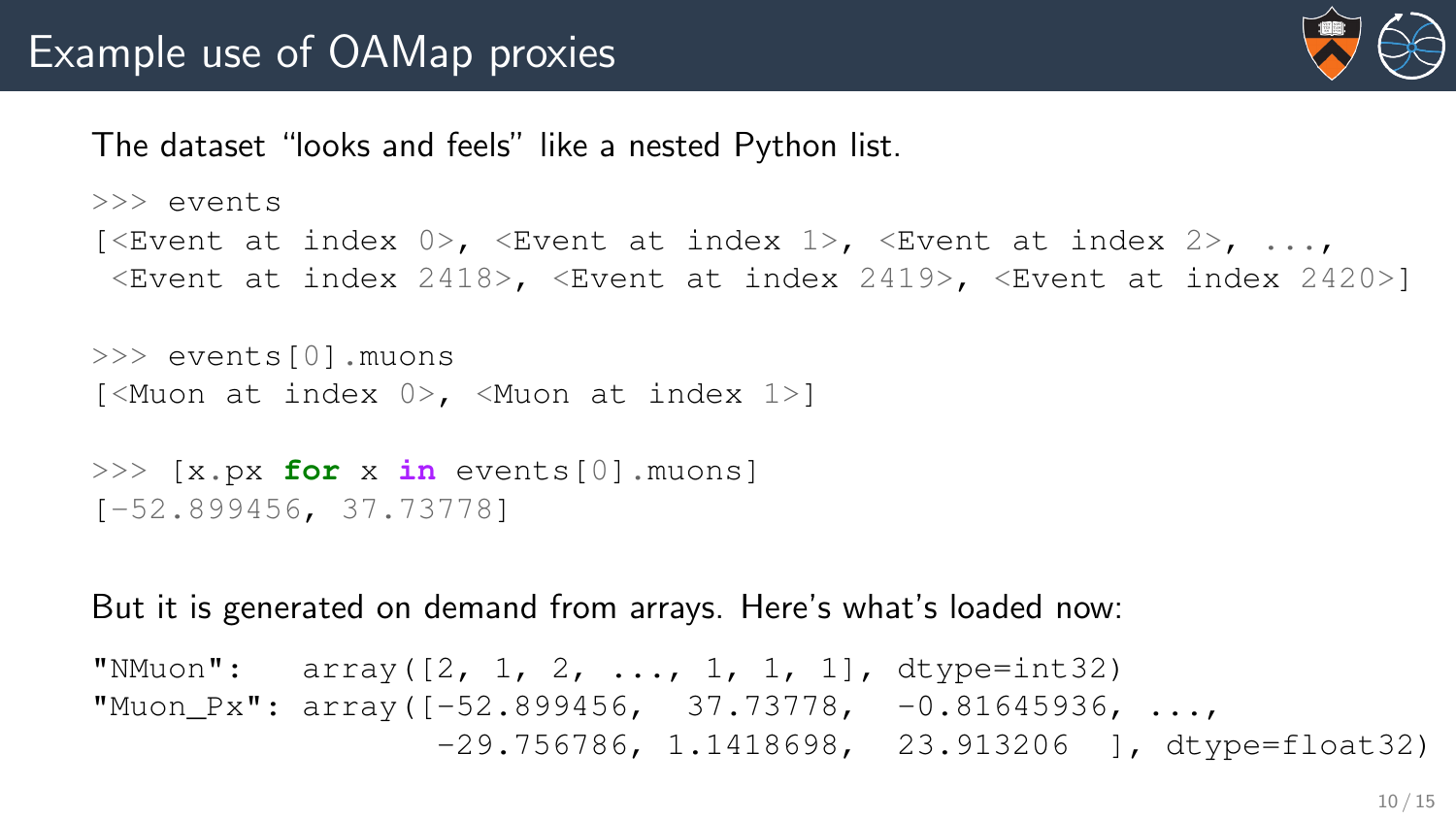

Originally, I was doing AST-to-AST transformations, replacing object references with array references, followed by calling Numba on the result. This required me to do my own type inference. Later, I embedded the objects-to-arrays transformation in the Numba compilation pass itself to gain integration with other Python types for free.

> $\triangle$  Numba 0.38 Site = Page -

Search

# 6. Extending Numba

This chapter describes how to extend Numba to make it recognize and support additional operations, functions or types, Numba provides two categories of APIs to this end:

- . The high-level APIs provide abstracted entry points which are sufficient for simple uses. They require little knowledge of Numba's internal compilation chain.
- . The low-level APIs reflect Numba's internal compilation chain and allow flexible interaction with its various layers, but require more effort and experience with Numba internals.

It may be helpful for readers of this chapter to also read some of the documents in the developer manual, especially the architecture document.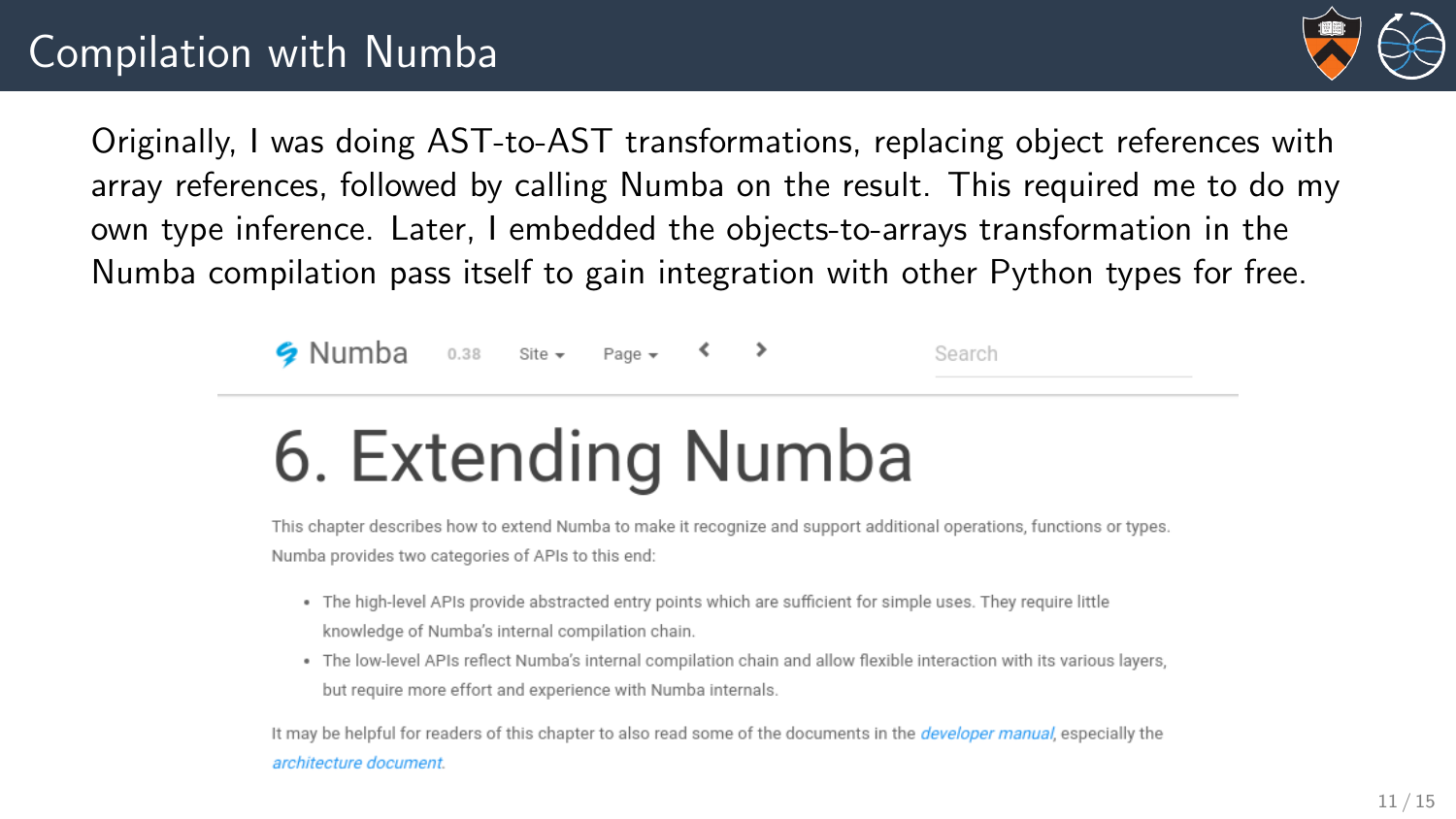## Example of compiling a user function



- >>> **import numpy**
- >>> **import numba**
- >>> **import oamap.compiler**

```
>>> @numba.njit \# declares the following function to be compiled
... def compute(events, out):
\cdot \cdot \cdot i = 0
... for event in events: # "event" and "event.muons" are a compiler fiction
\cdot \cdot \cdot if len(event.muons) == 2:
... mu1, mu2 = event.muons[0], event.muons[1]
\ldots px = mu1.pyx + mu2.pyx\ldots py = mu1.py + mu2.py\ldots pz = mu1.pz + mu2.pz... energy = mu1.energy + mu2.energy
... \text{out}[i] = \text{sort}( \text{energy} \star \star 2 - \text{px} \star \star 2 - \text{py} \star \star 2 - \text{pz} \star \star 2)\cdots i += 1
\gg out = numpy.empty(1371)
>>> compute(events, out) # compilation and array-fetching happen on first call
>> out
array([90.22780609, 74.74654388, 89.75765991, ..., 92.06494904,
      85.44384003, 75.96061707]) 12/15
```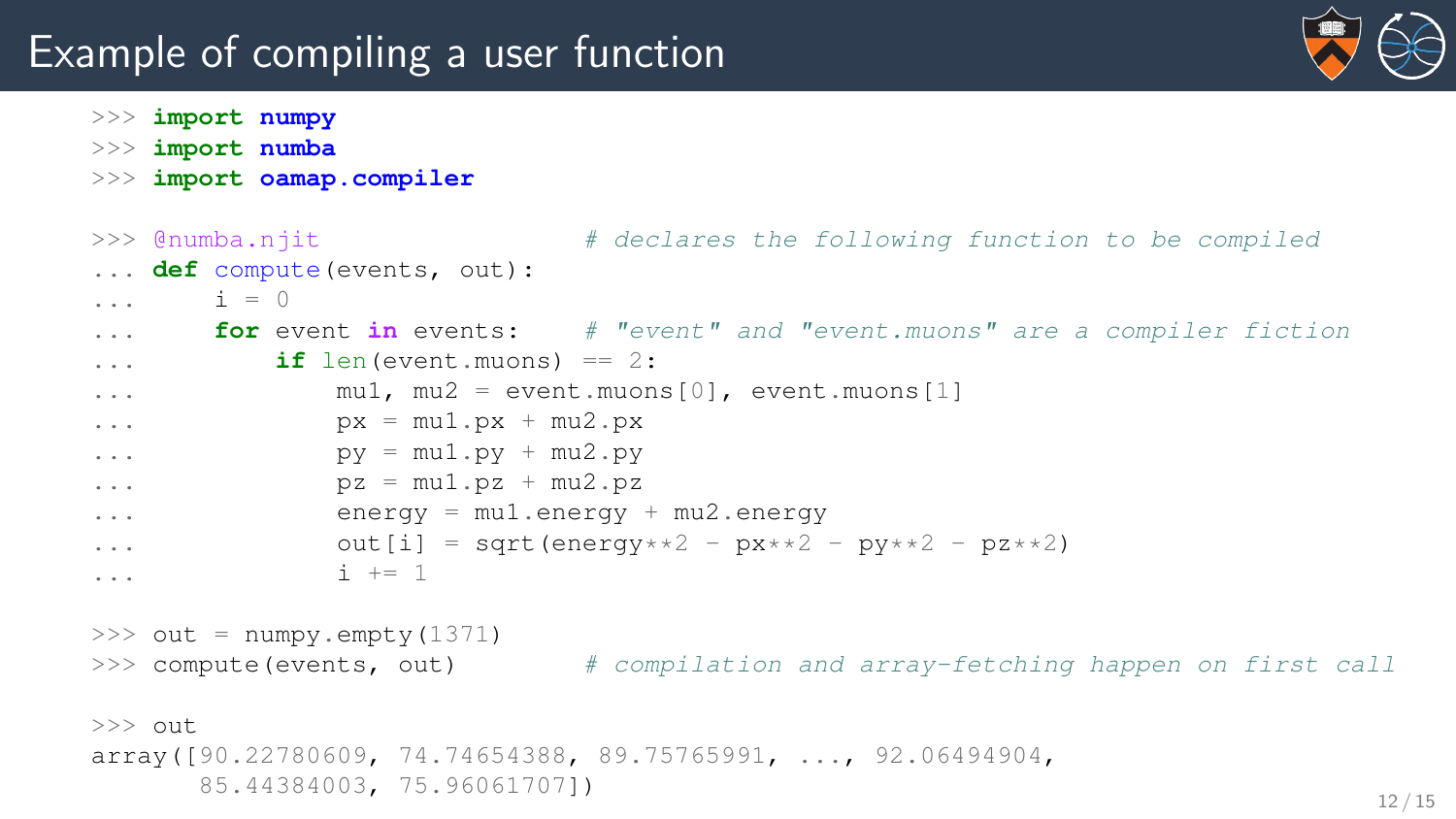# Inside the OAMap compiler: typing and implementing list brackets



```
@nb.typing.templates.infer
class ListProxyGetItem(nb.typing.templates.AbstractTemplate):
   k eV = "leftitem"def generic(self, args, kwds):
       if len(args) == 2:
         tpe, idx = argsif isinstance(tpe, ListProxyNumbaType) and isinstance(idx, nb.types.Integer):
             return typeof generator(tpe.generator.content)(tpe, idx)
@nb.extending.lower_builtin("getitem", ListProxyNumbaType, nb.types.Integer)
def listproxy_getitem(context, builder, sig, args):
   listtpe, indextpe = sig.args; listval, indexval = args
    listproxy = nb.cgutils.create_struct_proxy(listtpe)(context, builder, listval)
   indexval = cast int64(builder, indexval)
```

```
normindex_ptr = nb.cgutils.alloca_once_value(builder, indexval)
with builder.if_then(builder.icmp_signed("<", indexval, literal_int64(0))):
    builder.store(builder.add(indexval, listproxy.length), normindex_ptr)
normindex = builder.load(normindex_ptr)
```
at = builder.add(listproxy.whence, builder.mul(listproxy.stride, normindex)) **return** generate(context, builder, listtpe.generator.content, listproxy.baggage, listproxy.ptrs, listproxy.lens, at) 13/15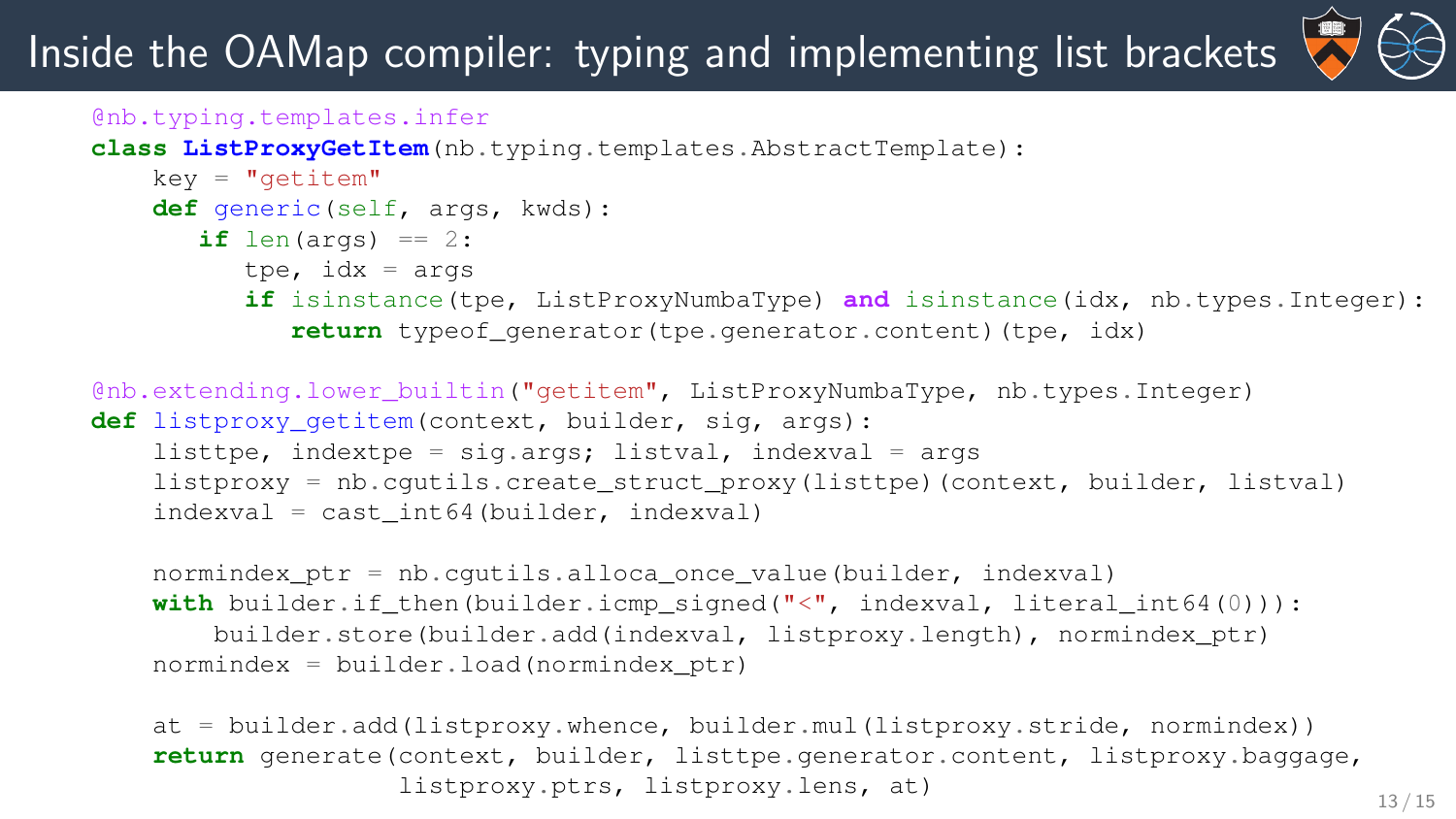

- $\triangleright$  Numba is a mature type-inferring Python compiler, feeding into LLVM.
- $\triangleright$  Numba's extension mechanism lets me write arbitrary logic to infer OAMap types and emit specialized LLVM bytecode.
- $\triangleright$  OAMap proxies can be passed into or out of any  $\mathcal{Q}_{\text{numba}}$ . jit-compiled function, like any other Python data type.
- $\triangleright$  Compilation pass over all functions called by the entry function tells me exactly which arrays need to be loaded (selective reading from ROOT).
- $\triangleright$  Low-level access to fix performance bugs, should they arise.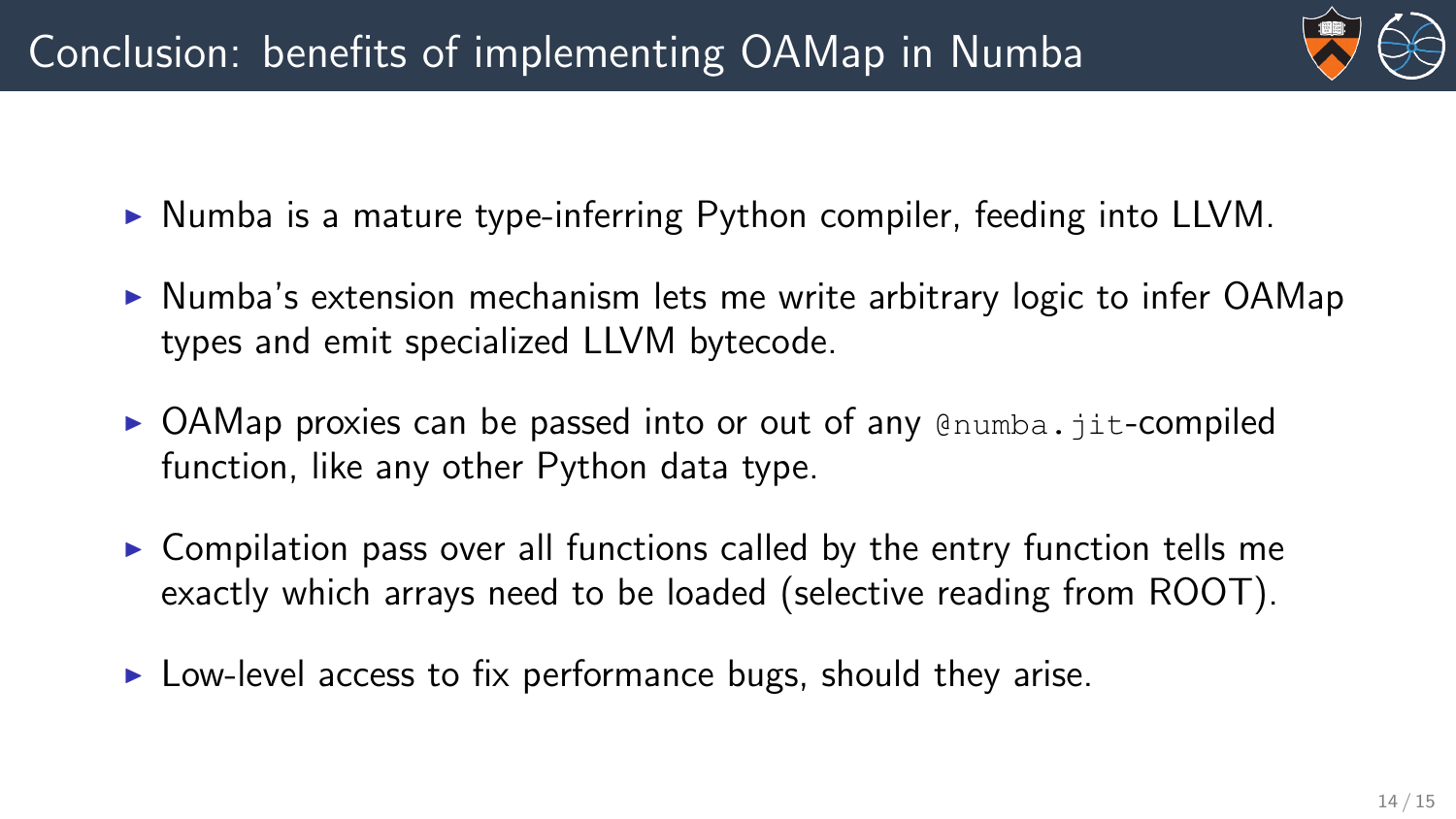# Future of OAMap (why the ROOT interface doesn't work now)



## 1. OAMap objects are immutable, but users will want to edit them.

#### Added global operations:

new = define(old, "pz", **lambda** mu: mu.pt\*sinh(mu.eta), at="muons") to make a new version of the dataset in which every muon in every event now has a  $pz$ . In new, all arrays associated with old data (e.g. pt, eta) come from the original ROOT files and pz comes from somewhere else (e.g. HDF5 files).